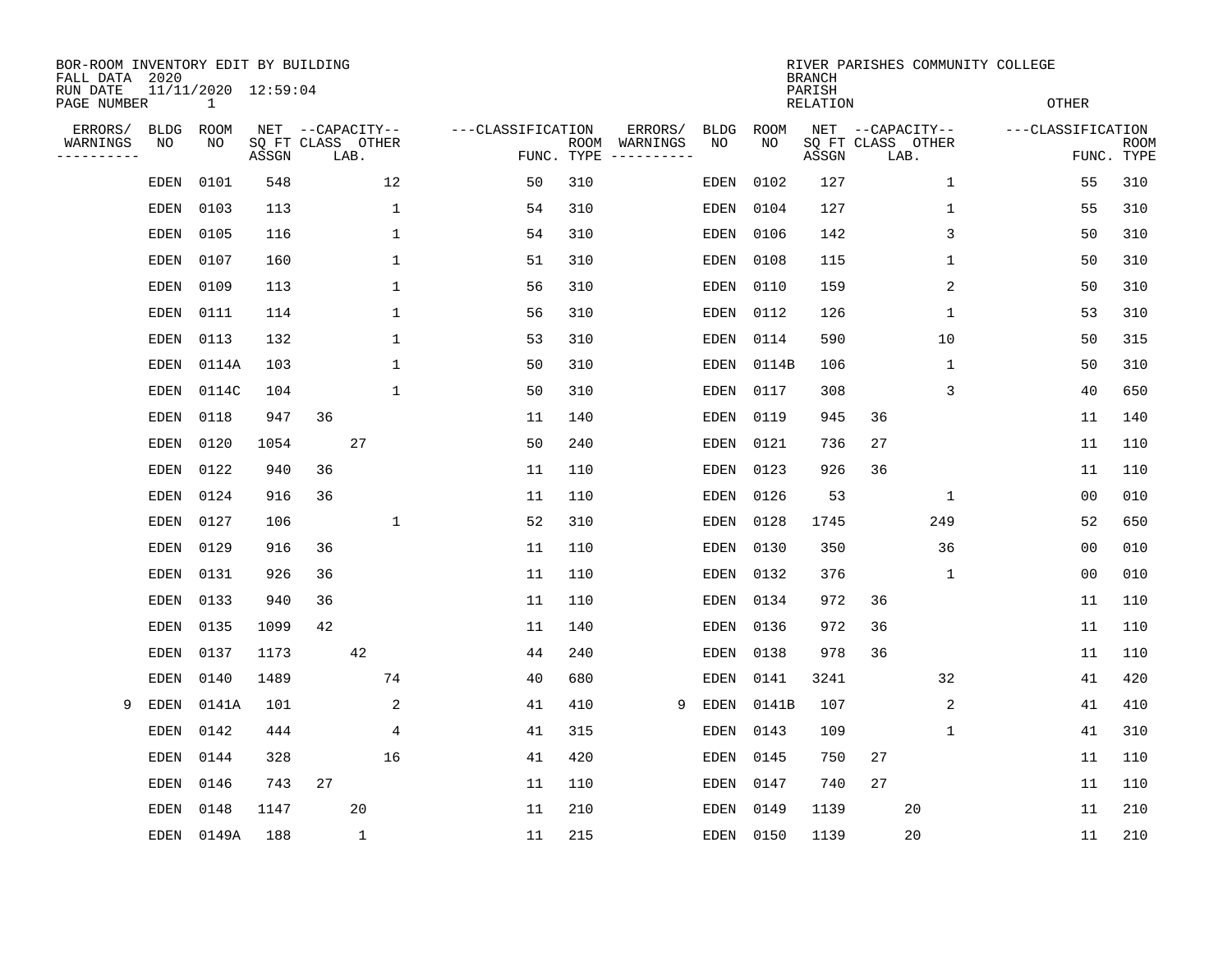| BOR-ROOM INVENTORY EDIT BY BUILDING<br>FALL DATA 2020 |             |                          |       |                           |                   |                    |                                                                                                                                                                                                                                                                                                                                                                                                                                                                     |             |           | <b>BRANCH</b>      |      |                   | RIVER PARISHES COMMUNITY COLLEGE |                   |                           |
|-------------------------------------------------------|-------------|--------------------------|-------|---------------------------|-------------------|--------------------|---------------------------------------------------------------------------------------------------------------------------------------------------------------------------------------------------------------------------------------------------------------------------------------------------------------------------------------------------------------------------------------------------------------------------------------------------------------------|-------------|-----------|--------------------|------|-------------------|----------------------------------|-------------------|---------------------------|
| RUN DATE<br>PAGE NUMBER                               |             | 11/11/2020 12:59:04<br>2 |       |                           |                   |                    |                                                                                                                                                                                                                                                                                                                                                                                                                                                                     |             |           | PARISH<br>RELATION |      |                   |                                  | <b>OTHER</b>      |                           |
| ERRORS/                                               | <b>BLDG</b> | ROOM                     |       | NET --CAPACITY--          | ---CLASSIFICATION |                    | ERRORS/                                                                                                                                                                                                                                                                                                                                                                                                                                                             | <b>BLDG</b> | ROOM      |                    |      | NET --CAPACITY--  |                                  | ---CLASSIFICATION |                           |
| WARNINGS<br>--------                                  | NO          | NO                       | ASSGN | SQ FT CLASS OTHER<br>LAB. |                   | ROOM<br>FUNC. TYPE | WARNINGS<br>$\begin{tabular}{ccccccccc} \multicolumn{2}{c }{\textbf{1} } & \multicolumn{2}{c }{\textbf{2} } & \multicolumn{2}{c }{\textbf{3} } & \multicolumn{2}{c }{\textbf{4} } & \multicolumn{2}{c }{\textbf{5} } & \multicolumn{2}{c }{\textbf{6} } & \multicolumn{2}{c }{\textbf{7} } & \multicolumn{2}{c }{\textbf{8} } & \multicolumn{2}{c }{\textbf{9} } & \multicolumn{2}{c }{\textbf{1} } & \multicolumn{2}{c }{\textbf{1} } & \multicolumn{2}{c }{\text$ | NO          | NO        | ASSGN              | LAB. | SQ FT CLASS OTHER |                                  |                   | <b>ROOM</b><br>FUNC. TYPE |
|                                                       | EDEN        | 0150B                    | 516   | 26                        | 11                | 215                |                                                                                                                                                                                                                                                                                                                                                                                                                                                                     | EDEN        | 0151      | 1147               |      | 20                |                                  | 11                | 210                       |
|                                                       | EDEN        | 0152                     | 939   | 36                        | 11                | 110                |                                                                                                                                                                                                                                                                                                                                                                                                                                                                     | EDEN        | 0153      | 1261               |      | 36                |                                  | 12                | 210                       |
|                                                       | EDEN        | 0154                     | 916   | 36                        | 11                | 110                |                                                                                                                                                                                                                                                                                                                                                                                                                                                                     | EDEN        | 0155      | 926                | 36   |                   |                                  | 11                | 110                       |
|                                                       | EDEN        | 0156                     | 937   | 36                        | 11                | 110                |                                                                                                                                                                                                                                                                                                                                                                                                                                                                     | EDEN        | 0157      | 916                | 36   |                   |                                  | 11                | 110                       |
|                                                       | EDEN        | 0158                     | 911   | 36                        | 11                | 110                |                                                                                                                                                                                                                                                                                                                                                                                                                                                                     | EDEN        | 0159      | 759                | 27   |                   |                                  | 11                | 110                       |
|                                                       | EDEN        | 0160                     | 273   | 18                        | 50                | 350                |                                                                                                                                                                                                                                                                                                                                                                                                                                                                     | EDEN        | 0161      | 184                |      | 1                 |                                  | 00                | 030                       |
|                                                       | EDEN        | 0161A                    | 76    |                           | 0 <sub>0</sub>    | 030                |                                                                                                                                                                                                                                                                                                                                                                                                                                                                     | EDEN        | 0161B     | 88                 |      | $\mathbf 1$       |                                  | 64                | 710                       |
|                                                       | EDEN        | 0161C                    | 48    | 1                         | 0 <sub>0</sub>    | 010                |                                                                                                                                                                                                                                                                                                                                                                                                                                                                     | EDEN        | 0162      | 143                |      | 1                 |                                  | 00                | 030                       |
|                                                       | EDEN        | 0176                     | 124   | 1                         | 64                | 310                |                                                                                                                                                                                                                                                                                                                                                                                                                                                                     | EDEN        | 0176A     | 195                |      | 1                 |                                  | 64                | 710                       |
|                                                       | EDEN        | 0177                     | 124   | 1                         | 64                | 310                |                                                                                                                                                                                                                                                                                                                                                                                                                                                                     | EDEN        | 0178      | 73                 |      | 1                 |                                  | 64                | 731                       |
|                                                       | EDEN        | 0179                     | 142   | 1                         | 64                | 710                |                                                                                                                                                                                                                                                                                                                                                                                                                                                                     | EDEN        | 0180      | 328                |      | 3                 |                                  | 62                | 313                       |
|                                                       | EDEN        | 0181                     | 288   | 3                         | 62                | 315                |                                                                                                                                                                                                                                                                                                                                                                                                                                                                     | EDEN        | 0182      | 168                |      | 2                 |                                  | 62                | 731                       |
|                                                       | EDEN        | 0183                     | 111   | $\mathbf 1$               | 62                | 310                |                                                                                                                                                                                                                                                                                                                                                                                                                                                                     | EDEN        | 0184      | 114                |      | 1                 |                                  | 71                | 310                       |
|                                                       | EDEN        | 0185                     | 91    | $\mathbf{1}$              | 63                | 310                |                                                                                                                                                                                                                                                                                                                                                                                                                                                                     | EDEN        | 0186      | 157                |      | 2                 |                                  | 60                | 731                       |
|                                                       | EDEN        | 0187                     | 80    | 2                         | 60                | 310                |                                                                                                                                                                                                                                                                                                                                                                                                                                                                     | EDEN        | 0188      | 144                |      | 1                 |                                  | 65                | 310                       |
|                                                       | EDEN        | 0189                     | 205   | 12                        | 60                | 650                |                                                                                                                                                                                                                                                                                                                                                                                                                                                                     | EDEN        | 0190      | 139                |      | 1                 |                                  | 65                | 310                       |
|                                                       | EDEN        | 0191                     | 339   | 6                         | 60                | 310                |                                                                                                                                                                                                                                                                                                                                                                                                                                                                     | EDEN        | 0192      | 141                |      | 1                 |                                  | 62                | 310                       |
|                                                       | EDEN        | 0193                     | 124   | 1                         | 62                | 310                |                                                                                                                                                                                                                                                                                                                                                                                                                                                                     | EDEN        | 0194      | 109                |      | 1                 |                                  | 65                | 310                       |
|                                                       | EDEN        | 0195                     | 110   | 1                         | 65                | 310                |                                                                                                                                                                                                                                                                                                                                                                                                                                                                     | EDEN        | 0196      | 113                |      | 1                 |                                  | 65                | 310                       |
|                                                       | EDEN        | 0197                     | 243   | 1                         | 0 <sub>0</sub>    | 030                |                                                                                                                                                                                                                                                                                                                                                                                                                                                                     | EDEN        | 0197B     | 155                |      | 2                 |                                  | 0 <sub>0</sub>    | 030                       |
|                                                       | EDEN        | 0198                     | 119   | 1                         | 65                | 310                |                                                                                                                                                                                                                                                                                                                                                                                                                                                                     | EDEN        | 0199      | 758                | 27   |                   |                                  | 11                | 110                       |
|                                                       | <b>EDEN</b> | 0201                     | 189   | 2                         | 61                | 310                |                                                                                                                                                                                                                                                                                                                                                                                                                                                                     | EDEN        | 0202      | 116                |      | 1                 |                                  | 61                | 310                       |
|                                                       | EDEN        | 0203                     | 194   | 13                        | 46                | 650                |                                                                                                                                                                                                                                                                                                                                                                                                                                                                     | EDEN        | 0204      | 295                |      | 20                |                                  | 61                | 650                       |
|                                                       | EDEN        | 0205                     | 282   | $\mathbf{1}$              | 61                | 310                |                                                                                                                                                                                                                                                                                                                                                                                                                                                                     | EDEN        | 0206      | 138                |      | 1                 |                                  | 61                | 310                       |
|                                                       | EDEN        | 0206A                    | 60    | 1                         | 61                | 310                |                                                                                                                                                                                                                                                                                                                                                                                                                                                                     | EDEN        | 0208      | 84                 |      | 1                 |                                  | 61                | 310                       |
|                                                       | EDEN        | 0209                     | 153   | 2                         | 61                | 310                |                                                                                                                                                                                                                                                                                                                                                                                                                                                                     |             | EDEN 0210 | 150                |      | 1                 |                                  | 61                | 310                       |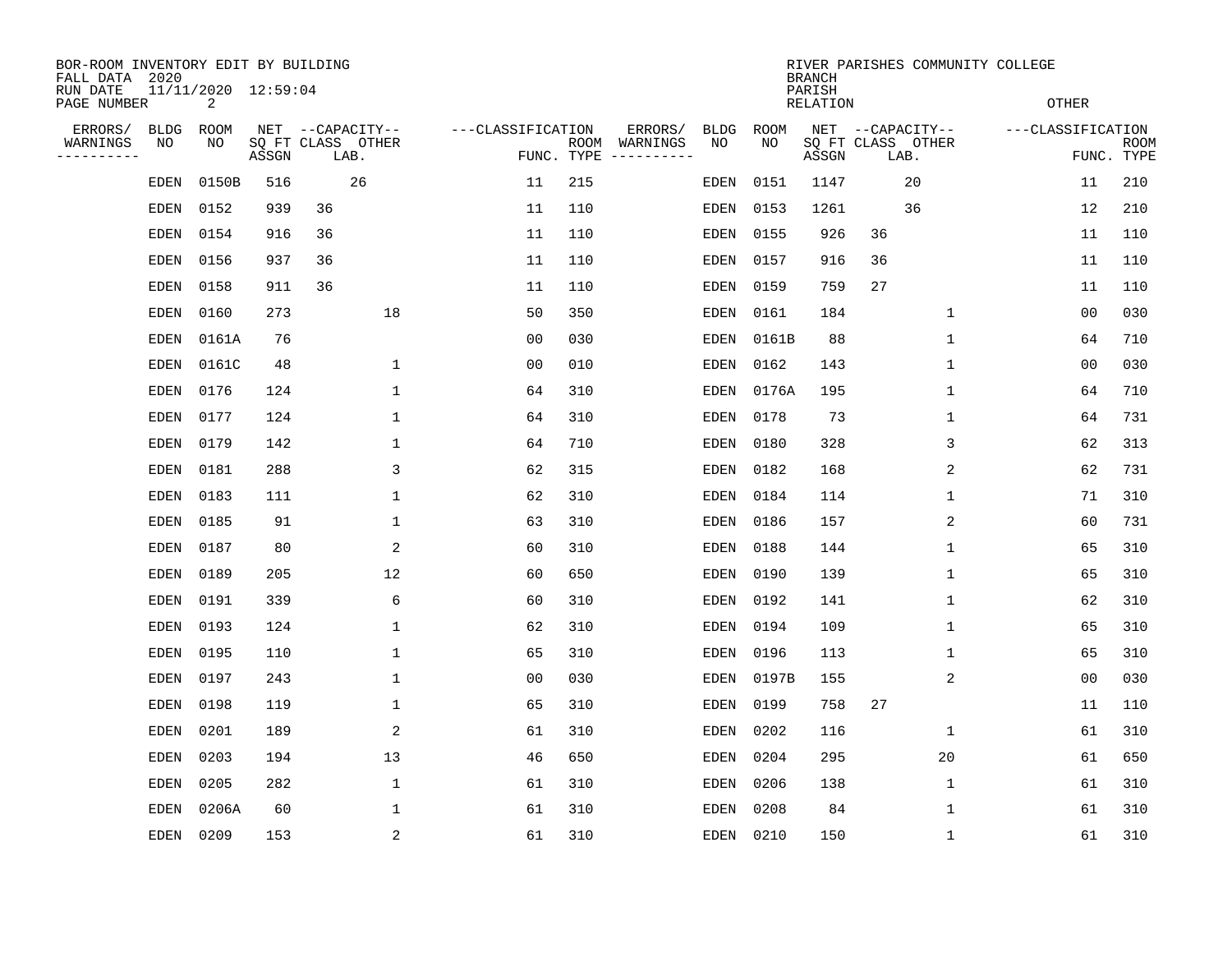| BOR-ROOM INVENTORY EDIT BY BUILDING<br>FALL DATA 2020 |                   |            |                     |                                               |                                 |      |                                             |                   |                   | <b>BRANCH</b>      | RIVER PARISHES COMMUNITY COLLEGE              |                   |                           |
|-------------------------------------------------------|-------------------|------------|---------------------|-----------------------------------------------|---------------------------------|------|---------------------------------------------|-------------------|-------------------|--------------------|-----------------------------------------------|-------------------|---------------------------|
| RUN DATE<br>PAGE NUMBER                               |                   | 3          | 11/11/2020 12:59:04 |                                               |                                 |      |                                             |                   |                   | PARISH<br>RELATION |                                               | <b>OTHER</b>      |                           |
| ERRORS/<br>WARNINGS<br>. <u>.</u> .                   | <b>BLDG</b><br>NO | ROOM<br>NO | ASSGN               | NET --CAPACITY--<br>SQ FT CLASS OTHER<br>LAB. | ---CLASSIFICATION<br>FUNC. TYPE | ROOM | ERRORS/<br>WARNINGS<br>$-- - - - - - - - -$ | <b>BLDG</b><br>NO | <b>ROOM</b><br>NO | ASSGN              | NET --CAPACITY--<br>SQ FT CLASS OTHER<br>LAB. | ---CLASSIFICATION | <b>ROOM</b><br>FUNC. TYPE |
|                                                       | <b>EDEN</b>       | 0211       | 40                  | $\mathbf{1}$                                  | 61                              | 310  |                                             | EDEN              | 0212              | 202                | 2                                             | 61                | 310                       |
|                                                       | <b>EDEN</b>       | 0214       | 107                 | 1                                             | 61                              | 313  |                                             | EDEN              | 0215              | 117                | $\mathbf 1$                                   | 61                | 310                       |
|                                                       | EDEN              | 0216       | 99                  | $\mathbf 1$                                   | 46                              | 310  |                                             | EDEN              | 0217              | 101                | $\mathbf{1}$                                  | 46                | 310                       |
|                                                       | <b>EDEN</b>       | 0218       | 100                 | $\mathbf 1$                                   | 46                              | 310  |                                             | <b>EDEN</b>       | 0219              | 103                | $\mathbf{1}$                                  | 46                | 310                       |
|                                                       | <b>EDEN</b>       | 0220       | 97                  | $\mathbf{1}$                                  | 46                              | 310  |                                             | <b>EDEN</b>       | 0221              | 97                 | $\mathbf{1}$                                  | 46                | 310                       |
|                                                       | <b>EDEN</b>       | 0222       | 106                 | 1                                             | 46                              | 310  |                                             | EDEN              | 0223              | 106                | $\mathbf{1}$                                  | 46                | 310                       |
|                                                       | EDEN              | 0224       | 106                 | $\mathbf{1}$                                  | 46                              | 310  |                                             | EDEN              | 0225              | 106                | $\mathbf{1}$                                  | 46                | 310                       |
|                                                       | <b>EDEN</b>       | 0226       | 92                  | $\mathbf 1$                                   | 46                              | 310  |                                             | EDEN              | 0227              | 92                 | $\mathbf 1$                                   | 46                | 310                       |
|                                                       | <b>EDEN</b>       | 0228       | 92                  | $\mathbf 1$                                   | 46                              | 310  |                                             | EDEN              | 0229              | 92                 | $\mathbf 1$                                   | 46                | 310                       |
|                                                       | <b>EDEN</b>       | 0230       | 92                  | 1                                             | 46                              | 310  |                                             | EDEN              | 0231              | 98                 | 1                                             | 46                | 310                       |
|                                                       | EDEN              | 0232       | 98                  | 1                                             | 46                              | 310  |                                             | EDEN              | 0233              | 98                 | 1                                             | 46                | 310                       |
|                                                       | EDEN              | 0234       | 98                  | 1                                             | 46                              | 310  |                                             | EDEN              | 0235              | 98                 | $\mathbf 1$                                   | 46                | 310                       |
|                                                       | EDEN              | 0236       | 99                  | 1                                             | 46                              | 310  |                                             | EDEN              | 0237              | 151                | 2                                             | 46                | 310                       |
|                                                       | EDEN              | 0238       | 126                 | 1                                             | 46                              | 310  |                                             | EDEN              | 0239              | 121                | 1                                             | 46                | 310                       |
|                                                       | EDEN              | 0240       | 122                 | 1                                             | 46                              | 310  |                                             | EDEN              | 0241              | 132                | 1                                             | 46                | 310                       |
|                                                       | <b>EDEN</b>       | 0242       | 114                 | $\mathbf 1$                                   | 46                              | 310  |                                             | EDEN              | 0243              | 50                 | 1                                             | 46                | 310                       |
|                                                       | EDEN              | 0244       | 719                 | 7                                             | 11                              | 680  |                                             | EDEN              | 0244B             | 72                 | 1                                             | 10                | 310                       |
|                                                       | <b>EDEN</b>       | 0245       | 104                 | $\mathbf 1$                                   | 46                              | 310  |                                             | EDEN              | 0246              | 103                | 1                                             | 46                | 310                       |
|                                                       | <b>EDEN</b>       | 0247       | 111                 | $\mathbf{1}$                                  | 46                              | 310  |                                             | EDEN              | 0248              | 176                | 1                                             | 10                | 310                       |
|                                                       | <b>EDEN</b>       | 0249       | 96                  | $\mathbf 1$                                   | 46                              | 310  |                                             | EDEN              | 0250              | 97                 | 1                                             | 46                | 310                       |
|                                                       | <b>EDEN</b>       | 0251       | 90                  | $\mathbf{1}$                                  | 46                              | 310  |                                             | <b>EDEN</b>       | 0252              | 102                | 1                                             | 46                | 310                       |
|                                                       | <b>EDEN</b>       | 0253       | 103                 | $\mathbf{1}$                                  | 46                              | 310  |                                             | EDEN              | 0254              | 98                 | 1                                             | 46                | 310                       |
|                                                       | <b>EDEN</b>       | 0254A      | 251                 | 3                                             | 46                              | 310  |                                             | EDEN              | 0255              | 90                 | 1                                             | 46                | 310                       |
|                                                       | <b>EDEN</b>       | 0256       | 97                  | $\mathbf{1}$                                  | 46                              | 310  |                                             | EDEN              | 0257              | 99                 | 1                                             | 46                | 310                       |
|                                                       | <b>EDEN</b>       | 0258       | 100                 | 1                                             | 46                              | 310  |                                             | EDEN              | 0259              | 100                | 1                                             | 46                | 310                       |
|                                                       | <b>EDEN</b>       | 0260       | 98                  | 1                                             | 46                              | 310  |                                             | EDEN              | 0261              | 102                | $\mathbf{1}$                                  | 46                | 310                       |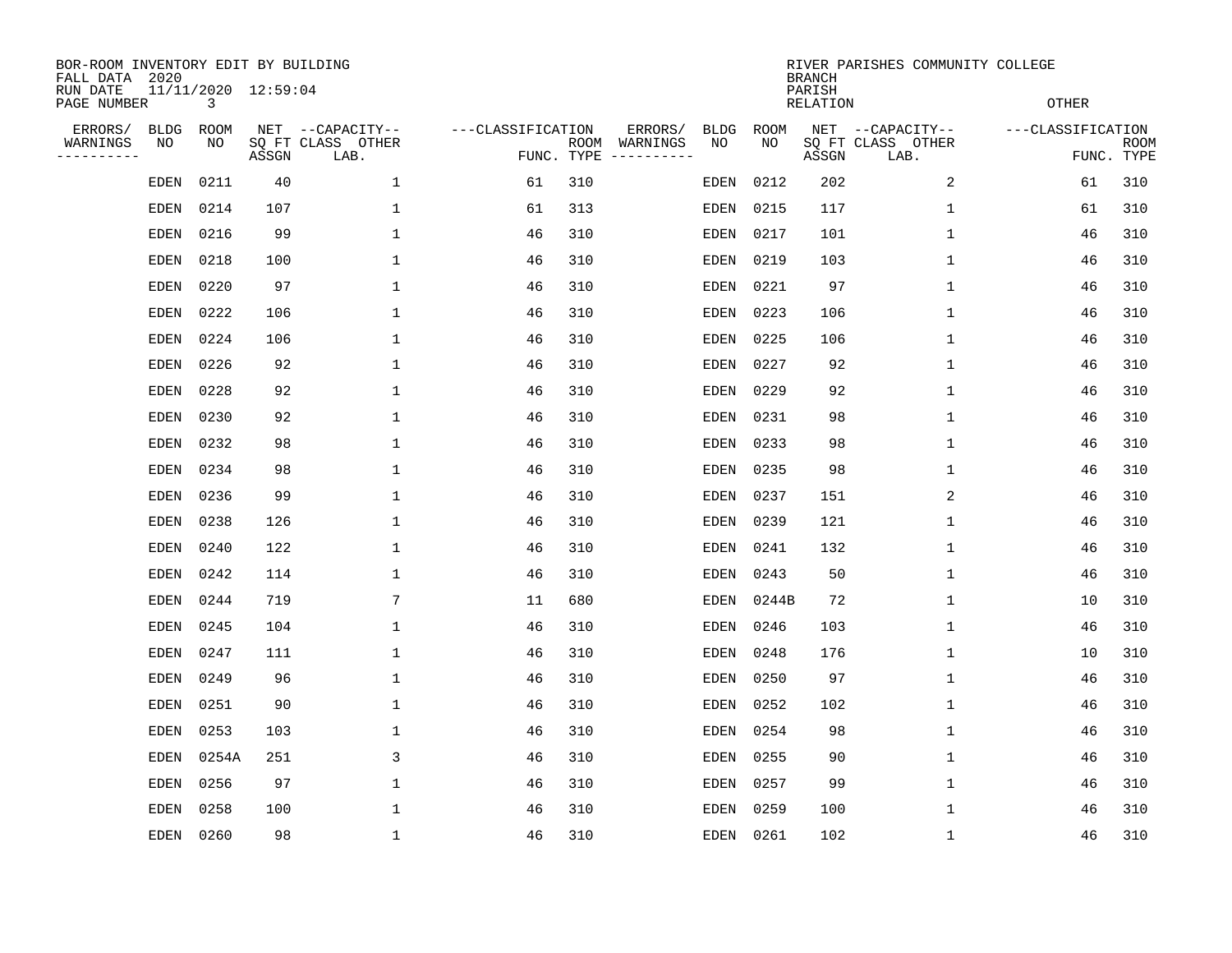| BOR-ROOM INVENTORY EDIT BY BUILDING<br>FALL DATA 2020 |                   |                          |       |              |                                       |                   |      |                     |            |                                                          | <b>BRANCH</b>      | RIVER PARISHES COMMUNITY COLLEGE                                                                                                                         |                                        |             |
|-------------------------------------------------------|-------------------|--------------------------|-------|--------------|---------------------------------------|-------------------|------|---------------------|------------|----------------------------------------------------------|--------------------|----------------------------------------------------------------------------------------------------------------------------------------------------------|----------------------------------------|-------------|
| RUN DATE<br>PAGE NUMBER                               |                   | 11/11/2020 12:59:04<br>4 |       |              |                                       |                   |      |                     |            |                                                          | PARISH<br>RELATION |                                                                                                                                                          | <b>OTHER</b>                           |             |
| ERRORS/<br>WARNINGS                                   | <b>BLDG</b><br>NO | ROOM<br>NO               |       |              | NET --CAPACITY--<br>SQ FT CLASS OTHER | ---CLASSIFICATION | ROOM | ERRORS/<br>WARNINGS | BLDG<br>NO | ROOM<br>NO                                               |                    | NET --CAPACITY--<br>SQ FT CLASS OTHER                                                                                                                    | ---CLASSIFICATION                      | <b>ROOM</b> |
| . <u>.</u> .                                          |                   |                          | ASSGN |              | LAB.                                  |                   |      | FUNC. TYPE $------$ |            |                                                          | ASSGN              | LAB.                                                                                                                                                     |                                        | FUNC. TYPE  |
|                                                       | EDEN              | 0262                     | 102   |              | $\mathbf{1}$                          | 46                | 310  |                     | EDEN       | 0263                                                     | 102                | $\mathbf{1}$                                                                                                                                             | 46                                     | 310         |
|                                                       |                   | EDEN 0264                | 102   |              | $\mathbf{1}$                          | 46                | 310  |                     | EDEN       | 0265<br>TOTAL NUMBER CLASSROOMS<br>TOTAL NUMBER LABS 210 | 98                 | 1<br>TOTAL ASSIGNABLE & UNASSIGNABLE SQFT:<br>TOTAL NET ASSIGN SQ. FT. IN ROOM FILE<br>TOTAL NUMBER COMPUTER CLASSROOMS<br>TOTAL NUMBER SPECIAL LABS 220 | 46<br>54,997<br>53,369<br>21<br>3<br>5 | 310         |
| 9                                                     |                   | <b>RVA0 A0100</b>        | 2372  | 40           |                                       | 12                | 110  |                     |            | RVA0 A0101                                               | 102                | 1                                                                                                                                                        | 56                                     | 315         |
|                                                       |                   | RVA0 A0200               | 844   | 36           |                                       | 12                | 140  |                     |            | RVA0 A0201                                               | 93                 | 2                                                                                                                                                        | 53                                     | 310         |
|                                                       |                   | RVA0 A0202               | 93    |              | $\overline{2}$                        | 53                | 310  |                     |            | RVA0 A0203                                               | 884                | 36                                                                                                                                                       | 12                                     | 110         |
|                                                       |                   | RVA0 A0204               | 89    | 1            |                                       | 63                | 115  |                     |            | RVA0 A0205                                               | 64                 | 1                                                                                                                                                        | 63                                     | 115         |
|                                                       |                   | RVA0 A0206               | 107   | $\mathbf{1}$ |                                       | 12                | 115  |                     |            | RVA0 A0300                                               | 1113               | 25                                                                                                                                                       | 12                                     | 110         |
|                                                       |                   | RVA0 A0301               | 98    | $\mathbf{1}$ |                                       | 12                | 115  |                     |            | RVA0 A0302                                               | 133                | 4                                                                                                                                                        | 53                                     | 310         |
|                                                       |                   | RVA0 A0303               | 786   |              | 25                                    | 12                | 220  |                     |            | RVA0 A0304                                               | 105                | 4                                                                                                                                                        | 53                                     | 310         |
|                                                       |                   | RVA0 A0305               | 48    | 1            |                                       | 63                | 115  | 9                   |            | RVA0 A0306                                               | 220                | 36                                                                                                                                                       | 12                                     | 220         |
|                                                       |                   | RVA0 A0800               | 140   |              | $\mathbf{1}$                          | 51                | 315  |                     |            | RVA0 A0801                                               | 141                | $\mathbf{1}$                                                                                                                                             | 63                                     | 314         |
|                                                       |                   | RVA0 A0802               | 44    |              | $\mathbf{1}$                          | 56                | 315  |                     |            | RVA0 A0803                                               | 491                | 10                                                                                                                                                       | 63                                     | 313         |
|                                                       |                   | RVA0 A0804               | 90    |              | $\mathbf{1}$                          | 63                | 310  |                     |            | RVA0 A0805                                               | 291                |                                                                                                                                                          | 81                                     | 081         |
|                                                       |                   | RVA0 A0806               | 20    |              |                                       | 81                | 081  |                     |            | RVA0 A0807                                               | 20                 | $\mathbf{1}$                                                                                                                                             | 63                                     | 315         |
|                                                       |                   | RVA0 A0808               | 110   |              | 4                                     | 54                | 314  |                     |            | RVA0 A0809                                               | 127                | $\mathbf 1$                                                                                                                                              | 74                                     | 715         |
|                                                       |                   | RVA0 A0900               | 2408  |              | 10                                    | 00                | 030  |                     |            | RVA0 A0901                                               | 220                | 5                                                                                                                                                        | 57                                     | 115         |
|                                                       |                   | RVA0 A0902               | 60    |              | $\mathbf{1}$                          | 73                | 355  |                     |            | RVA0 A0903                                               | 100                | 2                                                                                                                                                        | 74                                     | 710         |
|                                                       |                   | RVA0 A0904               | 220   | 5            |                                       | 57                | 115  |                     |            | RVA0 A0905                                               | 40                 | $\mathbf 1$                                                                                                                                              | 00                                     | 010         |
|                                                       |                   | RVA0 A0906               | 192   |              | $\mathbf{1}$                          | 00                | 030  |                     |            | RVA0 A0907                                               | 10                 | $\mathbf{1}$                                                                                                                                             | 00                                     | 010         |
|                                                       |                   | RVA0 A0908               | 437   |              | $\mathbf{1}$                          | 00                | 030  |                     |            |                                                          |                    | TOTAL ASSIGNABLE & UNASSIGNABLE SQFT:<br>TOTAL NET ASSIGN SQ. FT. IN ROOM FILE                                                                           | 12,312<br>9,225                        |             |

TOTAL NUMBER CLASSROOMS 3<br>TOTAL NUMBER COMPUTER CLASSROOMS 1 TOTAL NUMBER COMPUTER CLASSROOMS 1 TOTAL NUMBER LABS 210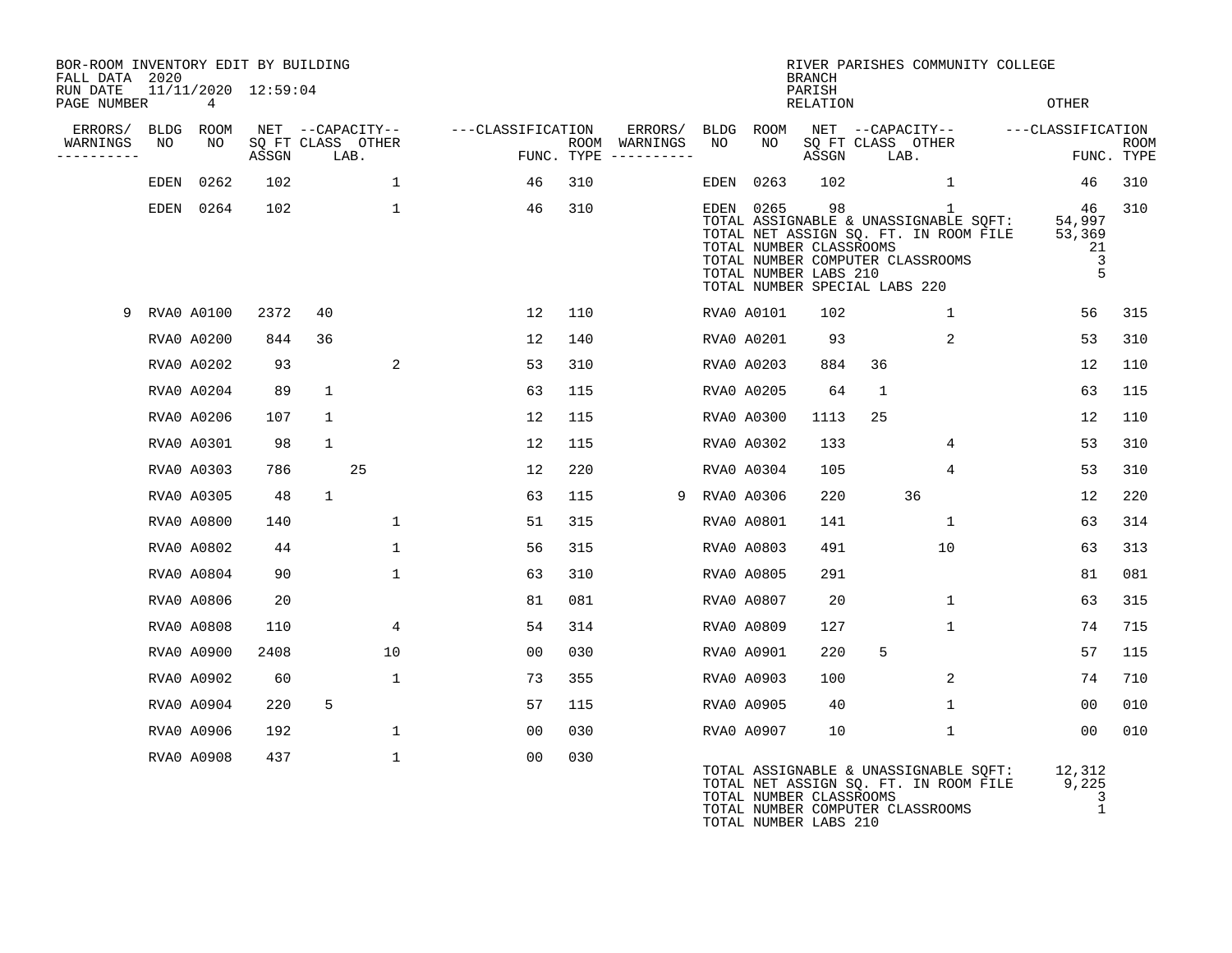| BOR-ROOM INVENTORY EDIT BY BUILDING<br>FALL DATA 2020 |    |                          |                            |              |      |                  |                   |                |     |                                      |    |                   | <b>BRANCH</b>                                                                                                         |                           |              | RIVER PARISHES COMMUNITY COLLEGE                                               |                                    |                    |
|-------------------------------------------------------|----|--------------------------|----------------------------|--------------|------|------------------|-------------------|----------------|-----|--------------------------------------|----|-------------------|-----------------------------------------------------------------------------------------------------------------------|---------------------------|--------------|--------------------------------------------------------------------------------|------------------------------------|--------------------|
| RUN DATE<br>PAGE NUMBER                               |    | 11/11/2020 12:59:04<br>5 |                            |              |      |                  |                   |                |     |                                      |    |                   | PARISH<br>RELATION                                                                                                    |                           |              |                                                                                | <b>OTHER</b>                       |                    |
| ERRORS/                                               |    | BLDG ROOM                |                            |              |      | NET --CAPACITY-- | ---CLASSIFICATION |                |     | ERRORS/                              |    | BLDG ROOM         |                                                                                                                       |                           |              |                                                                                | NET --CAPACITY-- ---CLASSIFICATION |                    |
| WARNINGS<br>.                                         | NO | NO                       | SQ FT CLASS OTHER<br>ASSGN |              | LAB. |                  |                   |                |     | ROOM WARNINGS<br>FUNC. TYPE $------$ | NO | NO.               | ASSGN                                                                                                                 | SQ FT CLASS OTHER<br>LAB. |              |                                                                                |                                    | ROOM<br>FUNC. TYPE |
|                                                       |    |                          |                            |              |      |                  |                   |                |     |                                      |    |                   | TOTAL NUMBER SPECIAL LABS 220                                                                                         |                           |              |                                                                                | 2                                  |                    |
|                                                       |    | <b>RVB0 B0100</b>        | 516                        |              |      | 20               |                   | 63             | 650 |                                      |    | RVB0 B0900        | 931                                                                                                                   |                           | 6            |                                                                                | 00 <sub>o</sub>                    | 020                |
|                                                       |    | <b>RVB0 B0901</b>        | 48                         |              |      | 1                |                   | 46             | 315 |                                      |    | RVB0 B0902        | 64                                                                                                                    |                           | $\mathbf 1$  |                                                                                | 00 <sub>o</sub>                    | 030                |
|                                                       |    | RVB0 B1010               | 900                        |              |      | 36               |                   | 52             | 650 |                                      |    |                   | TOTAL NUMBER CLASSROOMS<br>TOTAL NUMBER COMPUTER CLASSROOMS<br>TOTAL NUMBER LABS 210<br>TOTAL NUMBER SPECIAL LABS 220 |                           |              | TOTAL ASSIGNABLE & UNASSIGNABLE SQFT:<br>TOTAL NET ASSIGN SQ. FT. IN ROOM FILE | 2,459<br>1,464                     |                    |
|                                                       |    | <b>RVC0 C0100</b>        | 970                        |              | 20   |                  |                   | 12             | 210 |                                      |    | RVC0 C0200        | 5062                                                                                                                  |                           | 40           |                                                                                | 12                                 | 210                |
|                                                       |    | RVC0 C0201               | 480                        | 15           |      |                  |                   | 12             | 110 |                                      |    | RVC0 C0202        | 210                                                                                                                   |                           | 6            |                                                                                | 12                                 | 220                |
|                                                       |    | RVC0 C0203               | 352                        | 15           |      |                  |                   | 12             | 110 |                                      |    | RVC0 C0204        | 352                                                                                                                   | $\mathbf{1}$              |              |                                                                                | 63                                 | 115                |
|                                                       |    | RVC0 C0300               | 1925                       |              | 30   |                  |                   | 12             | 210 |                                      |    | RVC0 C0301        | 336                                                                                                                   |                           | 4            |                                                                                | 62                                 | 310                |
|                                                       |    | RVC0 C0302               | 120                        |              |      | $\mathbf{1}$     |                   | 63             | 315 |                                      |    | RVC0 C0303        | 120                                                                                                                   |                           | 4            |                                                                                | 53                                 | 314                |
|                                                       |    | RVC0 C0304               | 506                        | 20           |      |                  |                   | 12             | 110 |                                      |    | RVC0 C0400        | 1833                                                                                                                  |                           | 30           |                                                                                | 12                                 | 210                |
|                                                       |    | RVC0 C0401               | 99                         | 17           |      |                  |                   | 12             | 110 |                                      |    | RVC0 C0402        | 92                                                                                                                    |                           | 4            |                                                                                | 53                                 | 310                |
| 9                                                     |    | RVC0 C0404               | 930                        | 17           |      |                  |                   | 12             | 110 |                                      |    | <b>RVCO C0500</b> | 3363                                                                                                                  |                           | 25           |                                                                                | $12 \overline{ }$                  | 210                |
|                                                       |    | <b>RVC0 C0501</b>        | 210                        | $\mathbf{1}$ |      |                  |                   | 63             | 115 |                                      |    | RVC0 C0502        | 195                                                                                                                   |                           | 4            |                                                                                | 53                                 | 310                |
|                                                       |    | RVC0 C0503               | 450                        | 15           |      |                  |                   | 12             | 110 |                                      |    | <b>RVCO C0600</b> | 2552                                                                                                                  |                           | 25           |                                                                                | 12                                 | 210                |
|                                                       |    | <b>RVC0 C0601</b>        | 450                        | 20           |      |                  |                   | 12             | 110 |                                      |    | RVC0 C0602        | 188                                                                                                                   |                           | 2            |                                                                                | 53                                 | 310                |
|                                                       |    | RVC0 C0603               | 225                        |              | 1    |                  |                   | 63             | 215 |                                      |    | <b>RVCO C0900</b> | 1714                                                                                                                  |                           | $\mathbf{1}$ |                                                                                | 00                                 | 020                |
|                                                       |    | <b>RVC0 C0901</b>        | 150                        |              |      | 2                |                   | 56             | 315 |                                      |    | RVC0 C0902        | 105                                                                                                                   |                           | $\mathbf{1}$ |                                                                                | 00                                 | 030                |
|                                                       |    | RVC0 C0903               | 108                        |              |      | $\mathbf{1}$     |                   | 00             | 030 |                                      |    | RVC0 C0904        | 130                                                                                                                   | 4                         |              |                                                                                | 57                                 | 115                |
|                                                       |    | <b>RVCO C0905</b>        | 250                        |              |      | $\mathbf{1}$     |                   | 00             | 010 |                                      |    | RVC0 C0906        | 134                                                                                                                   | 6                         |              |                                                                                | 57                                 | 115                |
|                                                       |    | RVC0 C0907               | 250                        |              |      | $\mathbf{1}$     |                   | 73             | 730 |                                      |    | RVC0 C0908        | 38                                                                                                                    |                           | 1            |                                                                                | 00                                 | 030                |
|                                                       |    | RVC0 C0909               | 240                        |              |      | 2                |                   | 0 <sub>0</sub> | 010 |                                      |    | RVC0 C0910        | 352<br>TOTAL NUMBER CLASSROOMS<br>TOTAL NUMBER COMPUTER CLASSROOMS                                                    |                           | $\mathbf{1}$ | TOTAL ASSIGNABLE & UNASSIGNABLE SQFT:<br>TOTAL NET ASSIGN SQ. FT. IN ROOM FILE | 72<br>24,491<br>22,036<br>7        | 730                |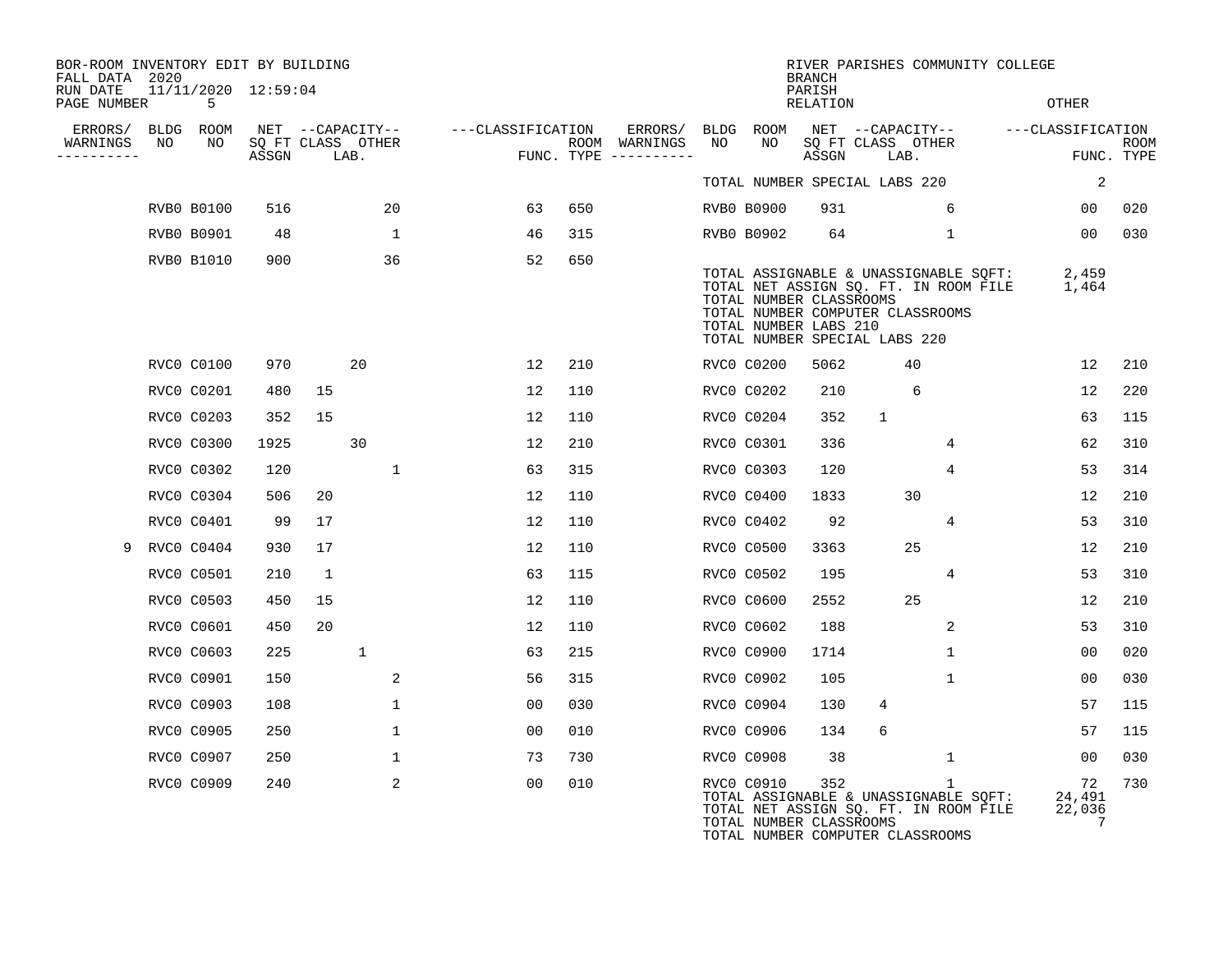| BOR-ROOM INVENTORY EDIT BY BUILDING<br>FALL DATA 2020 |                          |                            |                  |      |              |                   |     |                                      |    |                                                                | <b>BRANCH</b>             | RIVER PARISHES COMMUNITY COLLEGE                                                                                                                          |              |                                               |                           |
|-------------------------------------------------------|--------------------------|----------------------------|------------------|------|--------------|-------------------|-----|--------------------------------------|----|----------------------------------------------------------------|---------------------------|-----------------------------------------------------------------------------------------------------------------------------------------------------------|--------------|-----------------------------------------------|---------------------------|
| RUN DATE<br>PAGE NUMBER                               | 11/11/2020 12:59:04<br>6 |                            |                  |      |              |                   |     |                                      |    |                                                                | PARISH<br><b>RELATION</b> |                                                                                                                                                           |              | <b>OTHER</b>                                  |                           |
| ERRORS/<br>BLDG                                       | ROOM                     |                            | NET --CAPACITY-- |      |              | ---CLASSIFICATION |     | ERRORS/                              |    | BLDG ROOM                                                      |                           | NET --CAPACITY--                                                                                                                                          |              | ---CLASSIFICATION                             |                           |
| WARNINGS<br>NO<br>----------                          | NO                       | SQ FT CLASS OTHER<br>ASSGN |                  | LAB. |              |                   |     | ROOM WARNINGS<br>FUNC. TYPE $------$ | NO | NO                                                             | ASSGN                     | SQ FT CLASS OTHER<br>LAB.                                                                                                                                 |              |                                               | <b>ROOM</b><br>FUNC. TYPE |
|                                                       |                          |                            |                  |      |              |                   |     |                                      |    | TOTAL NUMBER LABS 210                                          |                           | TOTAL NUMBER SPECIAL LABS 220                                                                                                                             |              | 1                                             | 6                         |
|                                                       | RVD0 D0100               | 1770                       |                  | 15   |              | 12                | 210 |                                      |    | RVD0 D0101                                                     | 230                       | 8                                                                                                                                                         |              | 12                                            | 220                       |
|                                                       | RVD0 D0102               | 727                        | 26               |      |              | 12                | 110 |                                      |    | RVD0 D0103                                                     | 63                        |                                                                                                                                                           | $\mathbf 1$  | 0 <sub>0</sub>                                | 030                       |
|                                                       | RVD0 D0104               | 93                         |                  |      | 3            | 62                | 310 |                                      |    | RVD0 D0105                                                     | 95                        |                                                                                                                                                           | $\mathbf 1$  | 46                                            | 310                       |
|                                                       | RVD0 D0106               | 615                        | 24               |      |              | 12                | 110 |                                      |    | RVD0 D0107                                                     | 633                       | 25                                                                                                                                                        |              | 12                                            | 110                       |
|                                                       | RVD0 D0108               | 100                        |                  |      | 3            | 53                | 310 |                                      |    | RVD0 D0109                                                     | 604                       | 20                                                                                                                                                        |              | 12                                            | 240                       |
|                                                       | RVD0 D0110               | 100                        |                  |      | 3            | 53                | 310 |                                      |    | RVD0 D0113                                                     | 272                       | 15                                                                                                                                                        |              | 12                                            | 110                       |
|                                                       | RVD0 D0116               | 234                        | 20               |      |              | 12                | 110 |                                      |    | RVD0 D0117                                                     | 3245                      | 30                                                                                                                                                        |              | 12                                            | 220                       |
|                                                       | RVD0 D0200               | 790                        |                  | 20   |              | 12                | 210 |                                      |    | RVD0 D0201                                                     | 178                       | 1                                                                                                                                                         |              | 63                                            | 215                       |
|                                                       | RVD0 D0202               | 98                         |                  |      | 3            | 53                | 310 |                                      |    | RVD0 D0203                                                     | 14                        | $\mathbf{1}$                                                                                                                                              |              | 63                                            | 215                       |
|                                                       | RVD0 D0204               | 479                        | 20               |      |              | 12                | 110 |                                      |    | RVD0 D0300                                                     | 2007                      | 40                                                                                                                                                        |              | 12                                            | 210                       |
|                                                       | RVD0 D0301               | 98                         |                  |      | 3            | 53                | 310 |                                      |    | RVD0 D0302                                                     | 14                        | $\mathbf{1}$                                                                                                                                              |              | 63                                            | 215                       |
|                                                       | RVD0 D0303               | 244                        |                  | 1    |              | 63                | 215 |                                      |    | RVD0 D0304                                                     | 136                       | $\mathbf{1}$                                                                                                                                              |              | 63                                            | 215                       |
|                                                       | RVD0 D0305               | 161                        |                  | 15   |              | 12                | 210 |                                      |    | RVD0 D0900                                                     | 418                       |                                                                                                                                                           | $\mathbf{1}$ | 0 <sub>0</sub>                                | 020                       |
|                                                       | RVD0 D0901               | 165                        |                  |      | $\mathbf{1}$ | 00                | 030 |                                      |    | RVD0 D0902                                                     | 180                       | 3                                                                                                                                                         |              | 57                                            | 115                       |
|                                                       | RVD0 D0903               | 180                        | 4                |      |              | 57                | 115 |                                      |    | RVD0 D0904                                                     | 55                        |                                                                                                                                                           | 1            | 00                                            | 010                       |
|                                                       | RVD0 D0905               | 48                         |                  |      | $\mathbf{1}$ | 0 <sub>0</sub>    | 010 |                                      |    | TOTAL NUMBER CLASSROOMS<br>TOTAL NUMBER LABS 210               |                           | TOTAL ASSIGNABLE & UNASSIGNABLE SQFT:<br>TOTAL NET ASSIGN SQ. FT. IN ROOM FILE<br>TOTAL NUMBER COMPUTER CLASSROOMS<br>TOTAL NUMBER SPECIAL LABS 220       |              | 14,046<br>13,297<br>$\overline{2}$            | 6<br>4                    |
|                                                       | RVD2 D0111               | 54                         |                  |      | $\mathbf{1}$ | 63                | 760 |                                      |    | RVD2 D0112                                                     | 186                       | 8                                                                                                                                                         |              | $12 \overline{ }$                             | 220                       |
|                                                       | RVD2 D0200               | 790                        |                  | 20   |              | 12                | 210 |                                      |    | RVD2 D0204<br>TOTAL NUMBER CLASSROOMS<br>TOTAL NUMBER LABS 210 | 479                       | 20<br>TOTAL ASSIGNABLE & UNASSIGNABLE SQFT:<br>TOTAL NET ASSIGN SQ. FT. IN ROOM FILE<br>TOTAL NUMBER COMPUTER CLASSROOMS<br>TOTAL NUMBER SPECIAL LABS 220 |              | 12<br>1,509<br>1,509<br>1<br>1<br>$\mathbf 1$ | 110                       |
|                                                       | RVD3 D0114               | 128                        |                  |      | 1            | 53                | 314 |                                      |    | RVD3 D0117                                                     | 3245                      | 80                                                                                                                                                        |              | 12                                            | 220                       |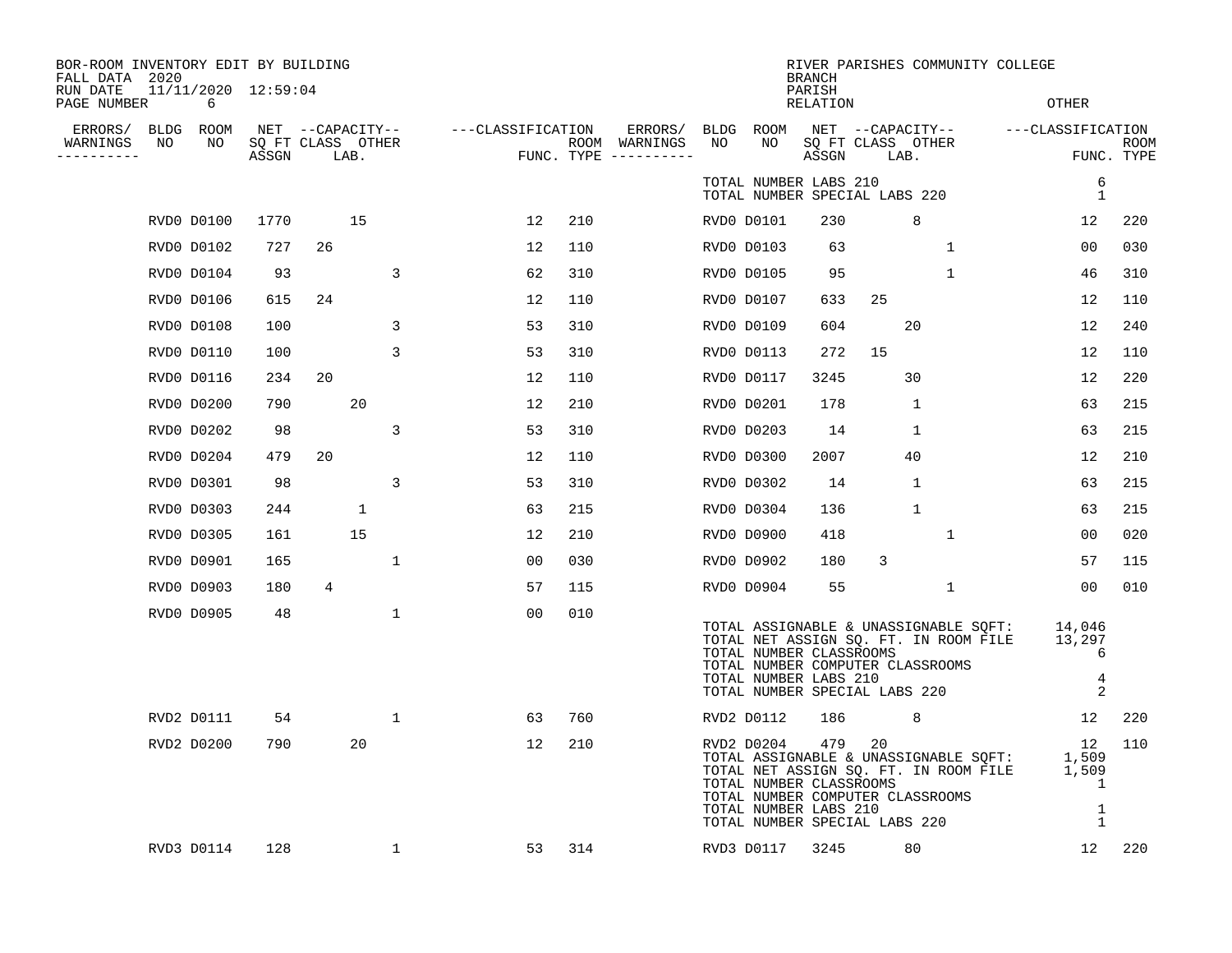| BOR-ROOM INVENTORY EDIT BY BUILDING<br>FALL DATA 2020 |    |                                       |       |                           |              |                   |                |     |                                        |    |                                                                                                 | <b>BRANCH</b>             |                 | RIVER PARISHES COMMUNITY COLLEGE                                                                                                                    |                                     |             |
|-------------------------------------------------------|----|---------------------------------------|-------|---------------------------|--------------|-------------------|----------------|-----|----------------------------------------|----|-------------------------------------------------------------------------------------------------|---------------------------|-----------------|-----------------------------------------------------------------------------------------------------------------------------------------------------|-------------------------------------|-------------|
| RUN DATE<br>PAGE NUMBER                               |    | 11/11/2020 12:59:04<br>$\overline{7}$ |       |                           |              |                   |                |     |                                        |    |                                                                                                 | PARISH<br><b>RELATION</b> |                 |                                                                                                                                                     | <b>OTHER</b>                        |             |
| ERRORS/ BLDG ROOM                                     |    |                                       |       | NET --CAPACITY--          |              | ---CLASSIFICATION |                |     | ERRORS/ BLDG ROOM                      |    |                                                                                                 |                           |                 | NET --CAPACITY-- - ---CLASSIFICATION                                                                                                                |                                     |             |
| WARNINGS<br>----------                                | NO | NO                                    | ASSGN | SQ FT CLASS OTHER<br>LAB. |              |                   |                |     | ROOM WARNINGS<br>FUNC. TYPE ---------- | NO | NO                                                                                              | ASSGN                     |                 | SQ FT CLASS OTHER<br>LAB.                                                                                                                           | FUNC. TYPE                          | <b>ROOM</b> |
|                                                       |    | RVD3 D0300                            | 2007  |                           | $\mathbf{1}$ |                   | 53             | 314 |                                        |    | RVD3 D0305                                                                                      | 161                       |                 | 10                                                                                                                                                  | 12                                  | 210         |
|                                                       |    | RVD3 D0907                            | 191   | $\overline{4}$            |              |                   | 57             | 115 |                                        |    | RVD3 D0908                                                                                      | 191                       | $4\overline{ }$ |                                                                                                                                                     | 57                                  | 115         |
|                                                       |    | RVD3 D0909                            | 200   |                           | $\mathbf 1$  |                   | 00             | 020 |                                        |    | TOTAL NUMBER CLASSROOMS<br>TOTAL NUMBER LABS 210                                                |                           |                 | TOTAL ASSIGNABLE & UNASSIGNABLE SQFT:<br>TOTAL NET ASSIGN SQ. FT. IN ROOM FILE<br>TOTAL NUMBER COMPUTER CLASSROOMS<br>TOTAL NUMBER SPECIAL LABS 220 | 6,123<br>5,923<br>1<br>$\mathbf{1}$ |             |
|                                                       |    | RVF0 F0100                            | 196   |                           | 20           |                   | 52             | 650 |                                        |    | TOTAL NUMBER CLASSROOMS<br>TOTAL NUMBER LABS 210<br>TOTAL NUMBER SPECIAL LABS 220               |                           |                 | TOTAL ASSIGNABLE & UNASSIGNABLE SQFT:<br>TOTAL NET ASSIGN SQ. FT. IN ROOM FILE<br>TOTAL NUMBER COMPUTER CLASSROOMS                                  | 196<br>196                          |             |
|                                                       |    | RVJ0 J0100                            | 750   | 30                        |              |                   | 12             | 210 |                                        |    | RVJ0 J0200<br>TOTAL NUMBER CLASSROOMS<br>TOTAL NUMBER LABS 210<br>TOTAL NUMBER SPECIAL LABS 220 |                           |                 | 25<br>TOTAL ASSIGNABLE & UNASSIGNABLE SQFT:<br>TOTAL NET ASSIGN SQ. FT. IN ROOM FILE<br>TOTAL NUMBER COMPUTER CLASSROOMS                            | 12<br>1,500<br>1,500<br>2           | 210         |
|                                                       |    | <b>RVK0 C0600</b>                     | 2552  | 25                        |              |                   | 12             | 210 |                                        |    | RVK0 K0101                                                                                      | 2171                      |                 | $\mathbf{1}$                                                                                                                                        | 00                                  | 020         |
|                                                       |    | RVK0 K0102                            | 691   |                           | $\mathbf{1}$ |                   | 0 <sub>0</sub> | 020 |                                        |    | RVK0 K0103                                                                                      | 457                       |                 | $\mathbf{1}$                                                                                                                                        | 00                                  | 020         |
|                                                       |    | <b>RVK0 K0105</b>                     | 691   |                           | $\mathbf{1}$ |                   | 0 <sub>0</sub> | 020 |                                        |    | <b>RVK0 K0106</b>                                                                               | 788                       |                 | $\mathbf{1}$                                                                                                                                        | 0 <sub>0</sub>                      | 020         |
|                                                       |    | RVK0 K0107                            | 357   |                           | $\mathbf 1$  |                   | 00             | 020 |                                        |    | RVK0 K0108                                                                                      | 720                       |                 | $\mathbf{1}$                                                                                                                                        | 0 <sub>0</sub>                      | 020         |
|                                                       |    | <b>RVK0 K0109</b>                     | 678   |                           | 1            |                   | 0 <sub>0</sub> | 020 |                                        |    | RVK0 K0111                                                                                      | 128                       |                 | 1                                                                                                                                                   | 54                                  | 310         |
|                                                       |    | RVK0 K0113                            | 275   |                           | 10           |                   | 63             | 350 |                                        |    | RVK0 K0114                                                                                      | 56                        |                 | $\mathbf 1$                                                                                                                                         | 62                                  | 315         |
|                                                       |    | RVK0 K0115                            | 498   |                           | 1            |                   | 51             | 310 |                                        |    | RVK0 K0116                                                                                      | 105                       |                 | 1                                                                                                                                                   | 62                                  | 310         |
|                                                       |    | RVK0 K0117                            | 284   |                           | $\mathbf{1}$ |                   | 0 <sub>0</sub> | 020 |                                        |    | RVK0 K0118                                                                                      | 134                       |                 | $\mathbf{1}$                                                                                                                                        | 51                                  | 310         |
|                                                       |    | <b>RVK0 K0119</b>                     | 95    |                           | $\mathbf 1$  |                   | 63             | 315 |                                        |    | RVK0 K0120                                                                                      | 142                       |                 | $\mathbf 1$                                                                                                                                         | 51                                  | 310         |
|                                                       |    | RVK0 K0121                            | 130   |                           | $\mathbf{1}$ |                   | 51             | 310 |                                        |    | RVK0 K0122                                                                                      | 136                       |                 | $\mathbf{1}$                                                                                                                                        | 51                                  | 315         |
|                                                       |    | RVK0 K0123                            | 104   |                           | $\mathbf 1$  |                   | 51             | 315 |                                        |    | RVK0 K0124                                                                                      | 50                        |                 | $\mathbf 1$                                                                                                                                         | 51                                  | 315         |
|                                                       |    | RVK0 K0126                            | 283   |                           | 8            |                   | 63             | 315 |                                        |    | RVK0 K0127                                                                                      | 40                        |                 | $\mathbf{1}$                                                                                                                                        | 0 <sub>0</sub>                      | 010         |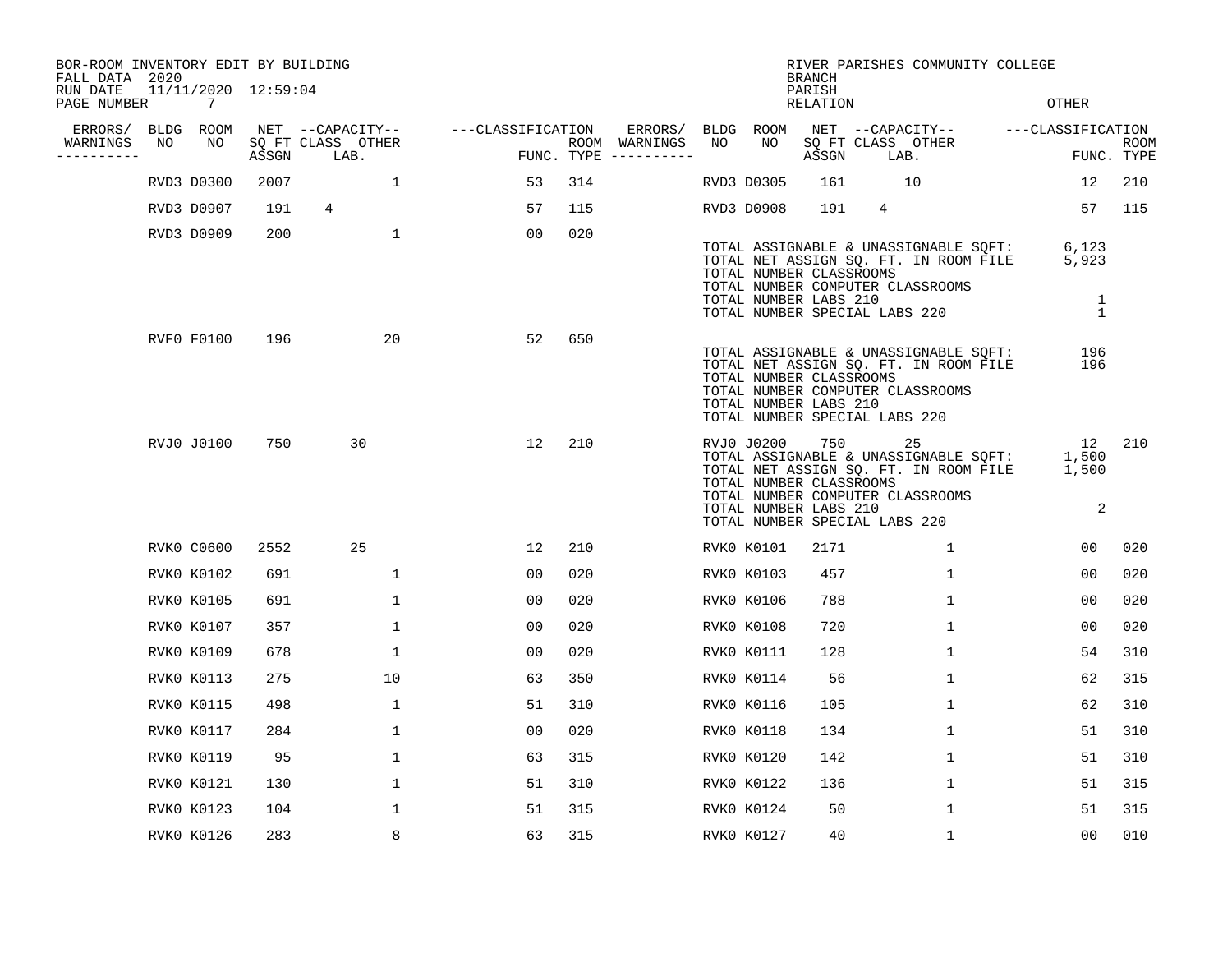| BOR-ROOM INVENTORY EDIT BY BUILDING<br>FALL DATA | 2020        |                          |       |              |                           |                   |                    |                         |             |             | <b>BRANCH</b>      | RIVER PARISHES COMMUNITY COLLEGE            |                   |                           |
|--------------------------------------------------|-------------|--------------------------|-------|--------------|---------------------------|-------------------|--------------------|-------------------------|-------------|-------------|--------------------|---------------------------------------------|-------------------|---------------------------|
| RUN DATE<br>PAGE NUMBER                          |             | 11/11/2020 12:59:04<br>8 |       |              |                           |                   |                    |                         |             |             | PARISH<br>RELATION |                                             | <b>OTHER</b>      |                           |
| ERRORS/                                          | <b>BLDG</b> | <b>ROOM</b>              |       |              | NET --CAPACITY--          | ---CLASSIFICATION |                    | ERRORS/                 | <b>BLDG</b> | <b>ROOM</b> |                    | NET --CAPACITY--                            | ---CLASSIFICATION |                           |
| WARNINGS                                         | NO          | NO                       | ASSGN |              | SQ FT CLASS OTHER<br>LAB. |                   | ROOM<br>FUNC. TYPE | WARNINGS<br>----------- | NO          | NO          | ASSGN              | SQ FT CLASS OTHER<br>LAB.                   |                   | <b>ROOM</b><br>FUNC. TYPE |
|                                                  |             | RVK0 K0128               | 55    |              | 1                         | 63                | 315                |                         |             | RVK0 K0129  | 79                 | $\mathbf 1$                                 | 63                | 315                       |
|                                                  |             | RVK0 K0130               | 216   |              | 1                         | 00                | 020                |                         |             | RVK0 K0131  | 323                | 10                                          | 63                | 350                       |
|                                                  |             | RVK0 K0132               | 142   |              | 1                         | 61                | 325                |                         |             | RVK0 K0133  | 114                | 1                                           | 63                | 310                       |
|                                                  |             | RVK0 K0134               | 143   |              | 1                         | 63                | 310                |                         |             | RVK0 K0135  | 113                | 1                                           | 63                | 310                       |
|                                                  |             | RVK0 K0136               | 144   |              | 1                         | 63                | 310                |                         |             | RVK0 K0137  | 111                | 1                                           | 63                | 310                       |
|                                                  |             | RVK0 K0139               | 60    |              | 1                         | 0 <sub>0</sub>    | 030                |                         |             | RVK0 K0140  | 125                | 1                                           | 0 <sub>0</sub>    | 030                       |
|                                                  |             | RVK0 K0201               | 632   |              | 1                         | 52                | 650                |                         |             | RVK0 K0202  | 40                 | 1                                           | 51                | 315                       |
|                                                  |             | RVK0 K0203               | 253   |              | 1                         | 0 <sub>0</sub>    | 020                |                         |             | RVK0 K0204  | 89                 | $\mathbf 1$                                 | 63                | 310                       |
|                                                  |             | RVK0 K0205               | 104   |              | 1                         | 63                | 310                |                         |             | RVK0 K0206  | 106                | 1                                           | 63                | 310                       |
|                                                  |             | RVK0 K0207               | 126   |              | 1                         | 63                | 310                |                         |             | RVK0 K0208  | 116                | $\mathbf 1$                                 | 63                | 310                       |
|                                                  |             | RVK0 K0209               | 45    |              | 1                         | 63                | 315                |                         |             | RVK0 K0210  | 216                | 1                                           | 00                | 030                       |
|                                                  |             | RVK0 K0211               | 441   | 18           |                           | 12                | 110                |                         |             | RVK0 K0212  | 666                | 24                                          | 12                | 110                       |
|                                                  |             | RVK0 K0213               | 684   | 24           |                           | 12                | 110                |                         |             | RVK0 K0214  | 739                | 27                                          | 12                | 140                       |
|                                                  |             | RVK0 K0215               | 743   | 24           |                           | 12                | 110                |                         |             | RVK0 K0216  | 741                | 24                                          | 12                | 110                       |
|                                                  |             | RVK0 K0217               | 53    |              | 1                         | 0 <sub>0</sub>    | 030                |                         |             | RVK0 K0218  | 218                | 1                                           | 0 <sub>0</sub>    | 030                       |
|                                                  |             | RVK0 K0219               | 109   | 1            |                           | 12                | 115                |                         |             | RVK0 K0301  | 232                | 5                                           | 00                | 030                       |
|                                                  |             | RVK0 K0302               | 238   |              | 5                         | 0 <sub>0</sub>    | 030                |                         |             | RVK0 K0303  | 2436               | 150                                         | 43                | 530                       |
|                                                  |             | RVK0 K0304               | 157   |              | 1                         | 43                | 535                |                         |             | RVK0 K0305  | 186                | 1                                           | 63                | 315                       |
|                                                  |             | RVK0 K0306               | 72    |              | 1                         | 63                | 315                |                         |             | RVK0 K0307  | 190                | 1                                           | 0 <sub>0</sub>    | 030                       |
|                                                  |             | RVK0 K0308               | 90    |              | 1                         | 00                | 030                |                         |             | RVK0 K0309  | 44                 | 1                                           | 00                | 030                       |
|                                                  |             | RVK0 K0310               | 32    |              | 1                         | 0 <sub>0</sub>    | 010                |                         |             | RVK0 K0311  | 988                | 35                                          | 12                | 220                       |
|                                                  |             | RVK0 K0312               | 106   |              | $\mathbf{1}$              | 46                | 310                |                         |             | RVK0 K0313  | 53                 | $\mathbf{1}$                                | 12                | 115                       |
|                                                  |             | RVK0 K0314               | 663   | 32           |                           | 12                | 110                |                         |             | RVK0 K0315  | 52                 | 1                                           | 12                | 115                       |
|                                                  |             | RVK0 K0316               | 1185  |              | 36                        | 12                | 210                |                         |             | RVK0 K0317  | 106                | 1                                           | 63                | 310                       |
|                                                  |             | RVK0 K0318               | 57    | $\mathbf{1}$ |                           | 12                | 115                |                         |             | RVK0 K0319  | 664                | 32<br>TOTAL ASSIGNABLE & UNASSIGNABLE SQFT: | 12<br>26,862      | 110                       |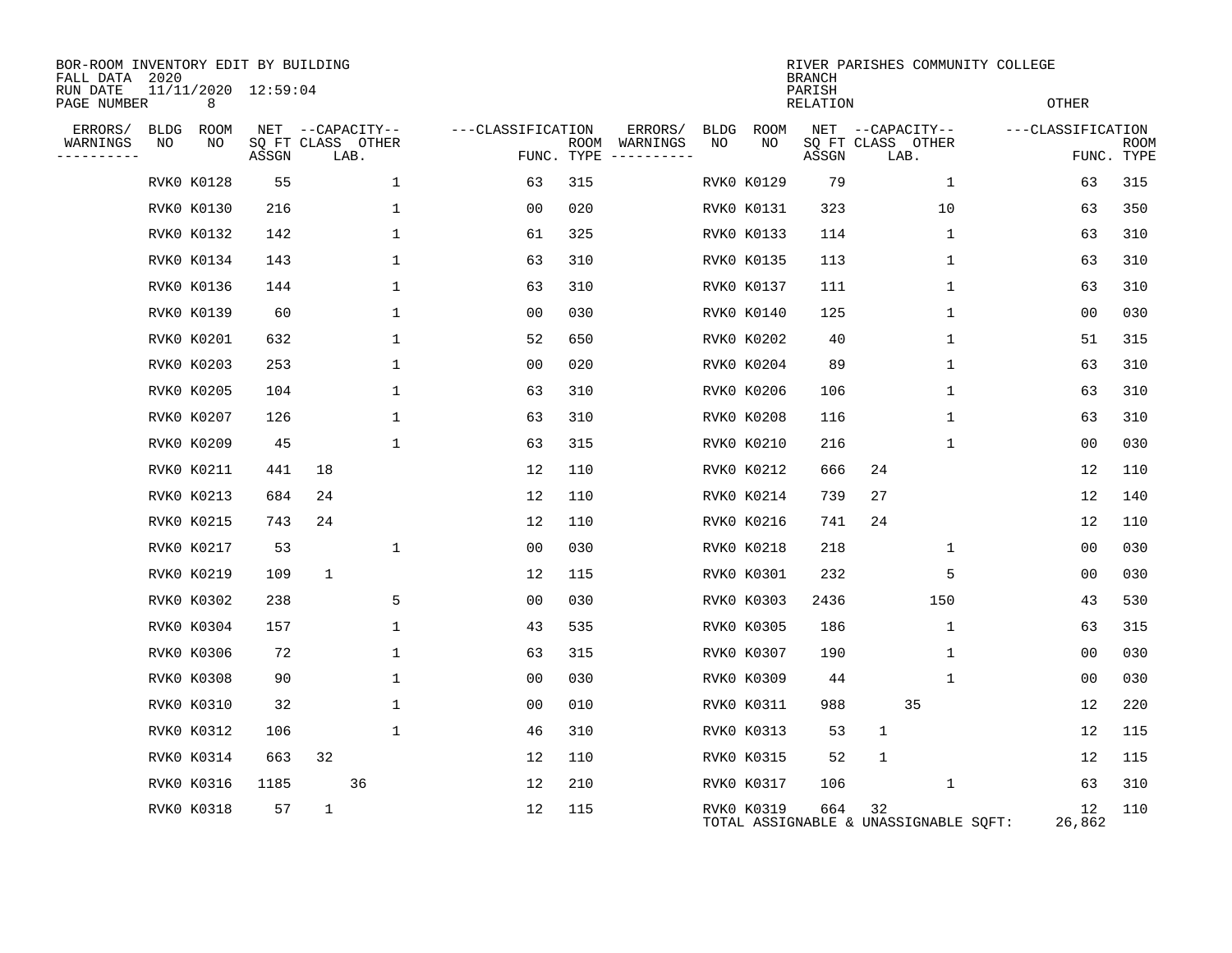| BOR-ROOM INVENTORY EDIT BY BUILDING<br>FALL DATA 2020<br>RUN DATE | 11/11/2020 12:59:04 |       |              |                                               |                   |     |                                                   |    |                                                  | <b>BRANCH</b><br>PARISH |                                                                   |                                       | RIVER PARISHES COMMUNITY COLLEGE |                             |
|-------------------------------------------------------------------|---------------------|-------|--------------|-----------------------------------------------|-------------------|-----|---------------------------------------------------|----|--------------------------------------------------|-------------------------|-------------------------------------------------------------------|---------------------------------------|----------------------------------|-----------------------------|
| PAGE NUMBER                                                       | 9                   |       |              |                                               |                   |     |                                                   |    |                                                  | RELATION                |                                                                   |                                       | <b>OTHER</b>                     |                             |
| ERRORS/<br>NO<br>WARNINGS<br>--------                             | BLDG ROOM<br>NO     | ASSGN |              | NET --CAPACITY--<br>SQ FT CLASS OTHER<br>LAB. | ---CLASSIFICATION |     | ERRORS/<br>ROOM WARNINGS<br>FUNC. TYPE ---------- | NO | BLDG ROOM<br>NO                                  | ASSGN                   | SQ FT CLASS OTHER<br>LAB.                                         | NET --CAPACITY--                      | ---CLASSIFICATION                | ROOM<br>FUNC. TYPE          |
|                                                                   |                     |       |              |                                               |                   |     |                                                   |    | TOTAL NUMBER CLASSROOMS<br>TOTAL NUMBER LABS 210 |                         | TOTAL NUMBER COMPUTER CLASSROOMS<br>TOTAL NUMBER SPECIAL LABS 220 | TOTAL NET ASSIGN SQ. FT. IN ROOM FILE | 18,018                           | 7<br>$\mathbf{1}$<br>2<br>1 |
|                                                                   | TTTC T0100          | 546   |              | $\mathbf 1$                                   | 45                | 315 |                                                   |    | TTTC T0101                                       | 658                     |                                                                   | 7                                     | 45                               | 315                         |
|                                                                   | TTTC T0102          | 102   | 3            |                                               | 12                | 110 |                                                   |    | TTTC T0103                                       | 85                      |                                                                   | 2                                     | 12                               | 310                         |
|                                                                   | TTTC T0104          | 88    |              | 2                                             | 12                | 310 |                                                   |    | TTTC T0105                                       | 79                      |                                                                   | 2                                     | 12                               | 310                         |
|                                                                   | TTTC T0106          | 79    |              | 2                                             | 12                | 310 |                                                   |    | TTTC T0107                                       | 147                     |                                                                   | 2                                     | 61                               | 310                         |
|                                                                   | TTTC T0108          | 192   |              | 4                                             | 12                | 315 |                                                   |    | TTTC T0109                                       | 225                     |                                                                   | 8                                     | 45                               | 650                         |
|                                                                   | TTTC T0110          | 80    |              | 2                                             | 12                | 310 |                                                   |    | TTTC T0111                                       | 80                      |                                                                   | 2                                     | 12                               | 310                         |
|                                                                   | TTTC T0112          | 80    |              | 2                                             | 12                | 310 |                                                   |    | TTTC T0113                                       | 80                      |                                                                   | 2                                     | 12                               | 310                         |
|                                                                   | TTTC T0114          | 76    |              | 2                                             | 12                | 310 |                                                   |    | TTTC T0115                                       | 283                     |                                                                   | 6                                     | 12                               | 310                         |
|                                                                   | TTTC T0116          | 291   |              | 12                                            | 45                | 350 |                                                   |    | TTTC T0117                                       | 314                     |                                                                   | 14                                    | 15                               | 315                         |
|                                                                   | TTTC T0117A         | 82    |              | 6                                             | 15                | 410 | 9                                                 |    | TTTC T0117B                                      | 6                       |                                                                   | 6                                     | 15                               | 410                         |
|                                                                   | TTTC T0117C         | 79    |              | 6                                             | 15                | 410 |                                                   |    | TTTC T0117D                                      | 79                      |                                                                   | 6                                     | 15                               | 410                         |
|                                                                   | TTTC T0118          | 463   | 2            |                                               | 12                | 115 |                                                   |    | TTTC T0119                                       | 448                     | 18                                                                |                                       | 12                               | 110                         |
|                                                                   | TTTC T0120          | 448   | 18           |                                               | 12                | 110 |                                                   |    | TTTC T0121                                       | 448                     | 18                                                                |                                       | 12                               | 110                         |
|                                                                   | TTTC T0122          | 448   | 18           |                                               | 12                | 110 |                                                   |    | TTTC T0123                                       | 448                     | 18                                                                |                                       | 12                               | 110                         |
|                                                                   | TTTC T0124          | 445   | 18           |                                               | 12                | 110 |                                                   |    | TTTC T0125                                       | 120                     |                                                                   | 1                                     | 00                               | 030                         |
|                                                                   | TTTC T0126          | 3605  |              | 60                                            | 12                | 210 |                                                   |    | TTTC T0127                                       | 5912                    | 120                                                               |                                       | 12                               | 210                         |
|                                                                   | TTTC T0128          | 503   |              | 5                                             | 12                | 215 |                                                   |    | TTTC T0129                                       | 197                     |                                                                   | 4                                     | 12                               | 210                         |
|                                                                   | TTTC T0130          | 43    | $\mathbf{1}$ |                                               | 73                | 110 |                                                   |    | TTTC T0131                                       | 475                     | 18                                                                |                                       | 12                               | 240                         |
|                                                                   | TTTC T0132          | 155   |              | 2                                             | 12                | 215 |                                                   |    | TTTC T0133                                       | 466                     | 18                                                                |                                       | 12                               | 110                         |
|                                                                   | TTTC T0134          | 459   | 18           |                                               | 12                | 110 |                                                   |    | TTTC T0135                                       | 459                     | 18                                                                |                                       | 12                               | 110                         |
|                                                                   | TTTC T0136          | 455   | 18           |                                               | 12                | 110 |                                                   |    | TTTC T0137                                       | 7415                    | 150                                                               |                                       | 12                               | 210                         |
|                                                                   | TTTC T0138          | 338   |              | 5                                             | 12                | 215 |                                                   |    | TTTC T0139                                       | 72                      |                                                                   | 2                                     | 00                               | 030                         |
|                                                                   | TTTC T0140          | 60    |              | $\overline{2}$                                | 64                | 710 |                                                   |    | TTTC T0141                                       | 324                     |                                                                   | 7                                     | 45                               | 590                         |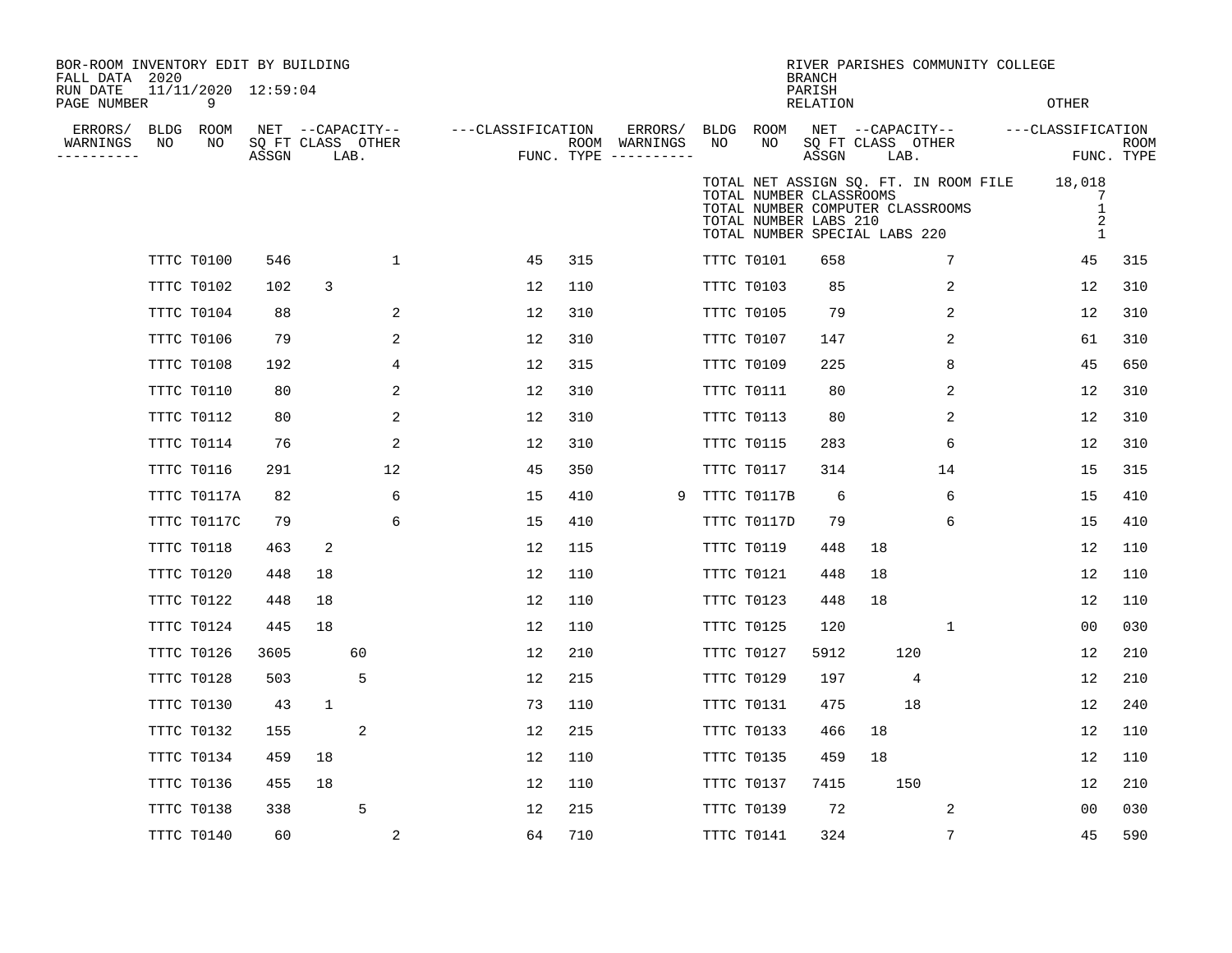| BOR-ROOM INVENTORY EDIT BY BUILDING<br>FALL DATA 2020 |      |            |                     |                           |             |                   |     |                                      |      |            | <b>BRANCH</b>                                                                            |      | RIVER PARISHES COMMUNITY COLLEGE                                                                                                   |                                                 |                           |
|-------------------------------------------------------|------|------------|---------------------|---------------------------|-------------|-------------------|-----|--------------------------------------|------|------------|------------------------------------------------------------------------------------------|------|------------------------------------------------------------------------------------------------------------------------------------|-------------------------------------------------|---------------------------|
| RUN DATE<br>PAGE NUMBER                               |      | 10         | 11/11/2020 12:59:04 |                           |             |                   |     |                                      |      |            | PARISH<br><b>RELATION</b>                                                                |      |                                                                                                                                    | <b>OTHER</b>                                    |                           |
| ERRORS/                                               | BLDG | ROOM       |                     | NET --CAPACITY--          |             | ---CLASSIFICATION |     | ERRORS/                              | BLDG | ROOM       |                                                                                          |      | NET --CAPACITY--                                                                                                                   | ---CLASSIFICATION                               |                           |
| WARNINGS<br>--------                                  | NO   | NO         | ASSGN               | SQ FT CLASS OTHER<br>LAB. |             |                   |     | ROOM WARNINGS<br>FUNC. TYPE $------$ | NO.  | NO         | ASSGN                                                                                    | LAB. | SQ FT CLASS OTHER                                                                                                                  |                                                 | <b>ROOM</b><br>FUNC. TYPE |
|                                                       |      | TTTC T0142 | 328                 |                           | 7           | 45                | 590 |                                      |      | TTTC T0143 | 1299                                                                                     |      | 40                                                                                                                                 | 12                                              | 210                       |
|                                                       |      | TTTC T0144 | 170                 | 7                         |             | 12                | 215 |                                      |      | TTTC T0145 | 346                                                                                      |      | 2                                                                                                                                  | 63                                              | 730                       |
|                                                       |      | TTTC T0146 | 74                  | 2                         |             | 12                | 215 |                                      |      | TTTC T0147 | 341                                                                                      |      | 5                                                                                                                                  | 12                                              | 215                       |
|                                                       |      | TTTC T0148 | 553                 | 30                        |             | 12                | 210 |                                      |      | TTTC T0149 | 189                                                                                      |      | 12                                                                                                                                 | 12                                              | 215                       |
|                                                       |      | TTTC T0150 | 294                 |                           | 12          | 45                | 650 |                                      |      | TTTC T0151 | 696                                                                                      |      | 25                                                                                                                                 | 12                                              | 210                       |
|                                                       |      | TTTC T0152 | 562                 | 30                        |             | 12                | 110 |                                      |      | TTTC T0153 | 296                                                                                      |      | 30                                                                                                                                 | 12                                              | 260                       |
|                                                       |      | TTTC T0154 | 1055                | 48                        |             | 12                | 260 |                                      |      | TTTC T0201 | 1088                                                                                     |      | $\mathbf{1}$                                                                                                                       | 12                                              | 215                       |
|                                                       |      | TTTC T0202 | 1351                |                           | 2           | 0 <sub>0</sub>    | 030 |                                      |      | TTTC T0203 | 516                                                                                      |      | $\mathbf{1}$                                                                                                                       | 12                                              | 215                       |
|                                                       |      | TTTC T0204 | 810                 | $\mathbf 1$               |             | 12                | 215 |                                      |      | TTTC T0205 | 471<br>TOTAL NUMBER CLASSROOMS<br>TOTAL NUMBER LABS 210<br>TOTAL NUMBER SPECIAL LABS 220 |      | $\mathbf{1}$<br>TOTAL ASSIGNABLE & UNASSIGNABLE SQFT:<br>TOTAL NET ASSIGN SQ. FT. IN ROOM FILE<br>TOTAL NUMBER COMPUTER CLASSROOMS | 12<br>38,376<br>36,833<br>13<br>$7\phantom{.0}$ | 215                       |
|                                                       | WEST | 0001       | 45                  |                           | $\mathbf 1$ | 00                | 030 |                                      | WEST | 0002       | 45                                                                                       |      | $\mathbf 1$                                                                                                                        | 0 <sub>0</sub>                                  | 030                       |
|                                                       | WEST | 0100       | 1454                |                           | 35          | 45                | 315 |                                      | WEST | 0101       | 1128                                                                                     | 25   |                                                                                                                                    | 12                                              | 110                       |
|                                                       | WEST | 0102       | 184                 |                           | 3           | 63                | 315 |                                      | WEST | 0103       | 166                                                                                      | 20   |                                                                                                                                    | 12                                              | 110                       |
|                                                       | WEST | 0104       | 357                 |                           | 8           | 12                | 315 |                                      | WEST | 0105       | 130                                                                                      |      | 3                                                                                                                                  | 63                                              | 730                       |
|                                                       | WEST | 0107       | 86                  |                           | 2           | 63                | 730 |                                      | WEST | 0108       | 520                                                                                      |      | 4                                                                                                                                  | 51                                              | 310                       |
|                                                       | WEST | 0109       | 122                 |                           | 3           | 54                | 310 |                                      | WEST | 0110       | 118                                                                                      |      | 2                                                                                                                                  | 63                                              | 730                       |
|                                                       | WEST | 0202       | 765                 | 25                        |             | 12                | 110 | 9                                    | WEST | 0203       | 1548                                                                                     | 20   |                                                                                                                                    | 12                                              | 110                       |
|                                                       | WEST | 0204       | 120                 |                           | 2           | 12                | 310 |                                      | WEST | 0205       | 432                                                                                      |      | 16                                                                                                                                 | 12                                              | 210                       |
|                                                       | WEST | 0206       | 150                 |                           | 4           | 45                | 650 |                                      | WEST | 0207       | 739                                                                                      | 25   |                                                                                                                                    | 12                                              | 110                       |
| 9                                                     | WEST | 0208       | 1833                | 8                         |             | 12                | 110 |                                      | WEST | 0209       | 114                                                                                      |      | 2                                                                                                                                  | 12                                              | 310                       |
|                                                       | WEST | 0210       | 191                 |                           | 2           | 12                | 310 |                                      | WEST | 0211       | 61                                                                                       |      | 2                                                                                                                                  | 12                                              | 731                       |
|                                                       | WEST | 0212       | 150                 |                           | 4           | 45                | 590 |                                      | WEST | 0213       | 212                                                                                      |      | 3                                                                                                                                  | 45                                              | 590                       |
|                                                       | WEST | 0214       | 212                 |                           | 3           | 45                | 590 |                                      | WEST | 0215       | 103                                                                                      |      | 2                                                                                                                                  | 12                                              | 310                       |
|                                                       | WEST | 0302       | 58                  |                           | 1           | 45                | 590 |                                      |      | WEST 0303  | 58                                                                                       |      | $\mathbf{1}$                                                                                                                       | 45                                              | 590                       |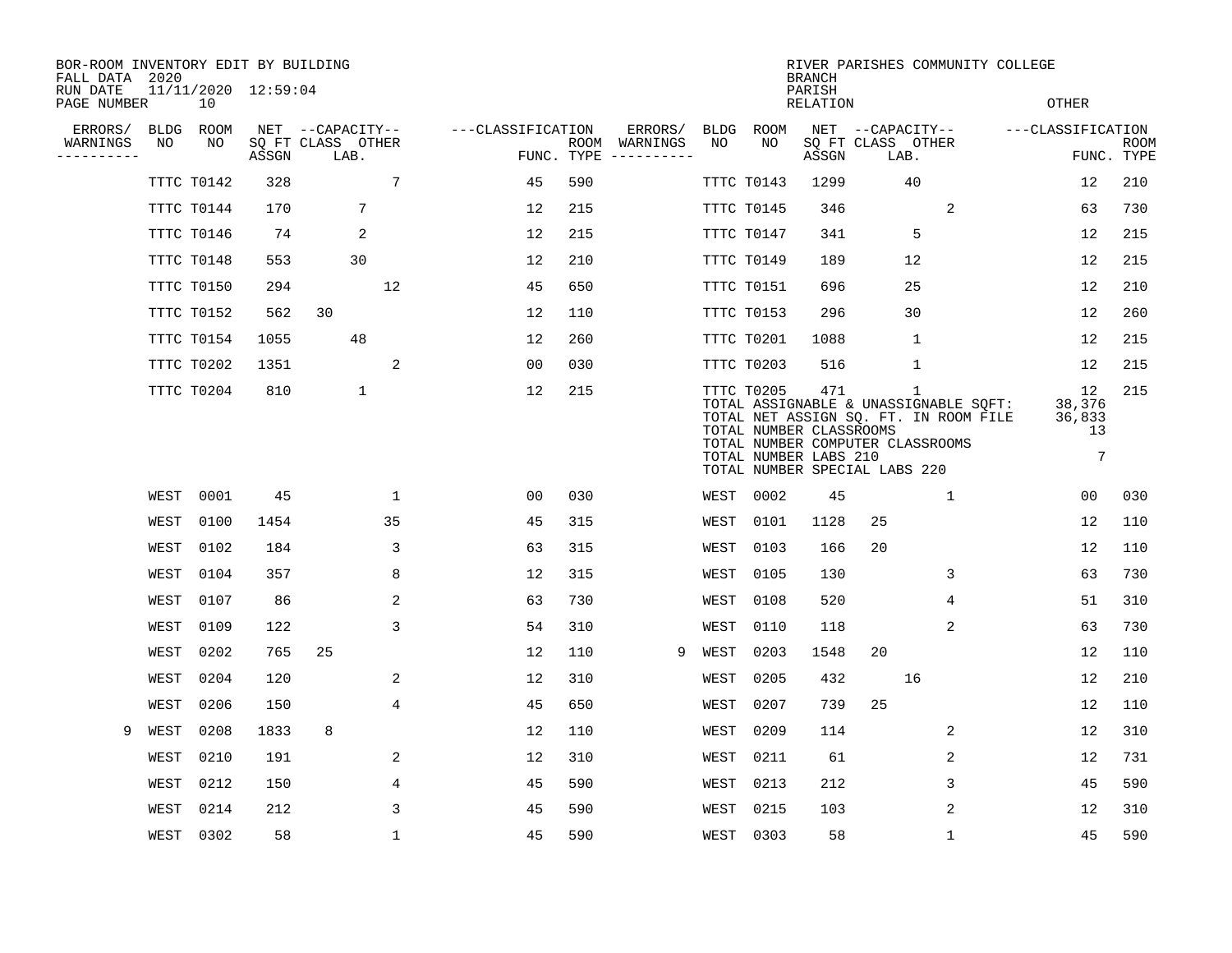| BOR-ROOM INVENTORY EDIT BY BUILDING<br>FALL DATA<br>RUN DATE | 2020 |           | 11/11/2020 12:59:04 |      |                   |                   |            |      |                        |        |           | <b>BRANCH</b><br>PARISH                          |                               | RIVER PARISHES COMMUNITY COLLEGE                                                                                   |                   |                       |                           |
|--------------------------------------------------------------|------|-----------|---------------------|------|-------------------|-------------------|------------|------|------------------------|--------|-----------|--------------------------------------------------|-------------------------------|--------------------------------------------------------------------------------------------------------------------|-------------------|-----------------------|---------------------------|
| PAGE NUMBER                                                  |      | 11        |                     |      |                   |                   |            |      |                        |        |           | RELATION                                         |                               |                                                                                                                    | OTHER             |                       |                           |
| ERRORS/                                                      | BLDG | ROOM      |                     |      | NET --CAPACITY--  | ---CLASSIFICATION |            |      | ERRORS/                | BLDG   | ROOM      | NET                                              | --CAPACITY--                  |                                                                                                                    | ---CLASSIFICATION |                       |                           |
| WARNINGS                                                     | NO   | NO        | ASSGN               | LAB. | SO FT CLASS OTHER |                   | FUNC. TYPE | ROOM | WARNINGS<br>---------- | NO     | NO        | ASSGN                                            | SQ FT CLASS OTHER<br>LAB.     |                                                                                                                    |                   |                       | <b>ROOM</b><br>FUNC. TYPE |
|                                                              |      | WEST 0304 | 53                  |      |                   |                   | 00         | 010  |                        |        | WEST 0305 | 134                                              |                               |                                                                                                                    |                   | 0 <sub>0</sub>        | 030                       |
|                                                              | WEST | 0306      | 163                 |      | 2                 |                   | 74         | 710  |                        | 9 WEST | 0307      | 1732                                             | 20                            |                                                                                                                    |                   | $12 \,$               | 110                       |
|                                                              | WEST | 0308      | 843                 | 20   |                   |                   | 12         | 110  |                        |        | WEST 0309 | 121                                              |                               |                                                                                                                    |                   | 12 <sup>°</sup>       | 310                       |
|                                                              |      | WEST 0310 | 1128                |      | 4                 |                   | 00         | 030  |                        |        |           | TOTAL NUMBER CLASSROOMS<br>TOTAL NUMBER LABS 210 | TOTAL NUMBER SPECIAL LABS 220 | TOTAL ASSIGNABLE & UNASSIGNABLE SOFT:<br>TOTAL NET ASSIGN SQ. FT. IN ROOM FILE<br>TOTAL NUMBER COMPUTER CLASSROOMS |                   | 15,275<br>13,870<br>8 |                           |